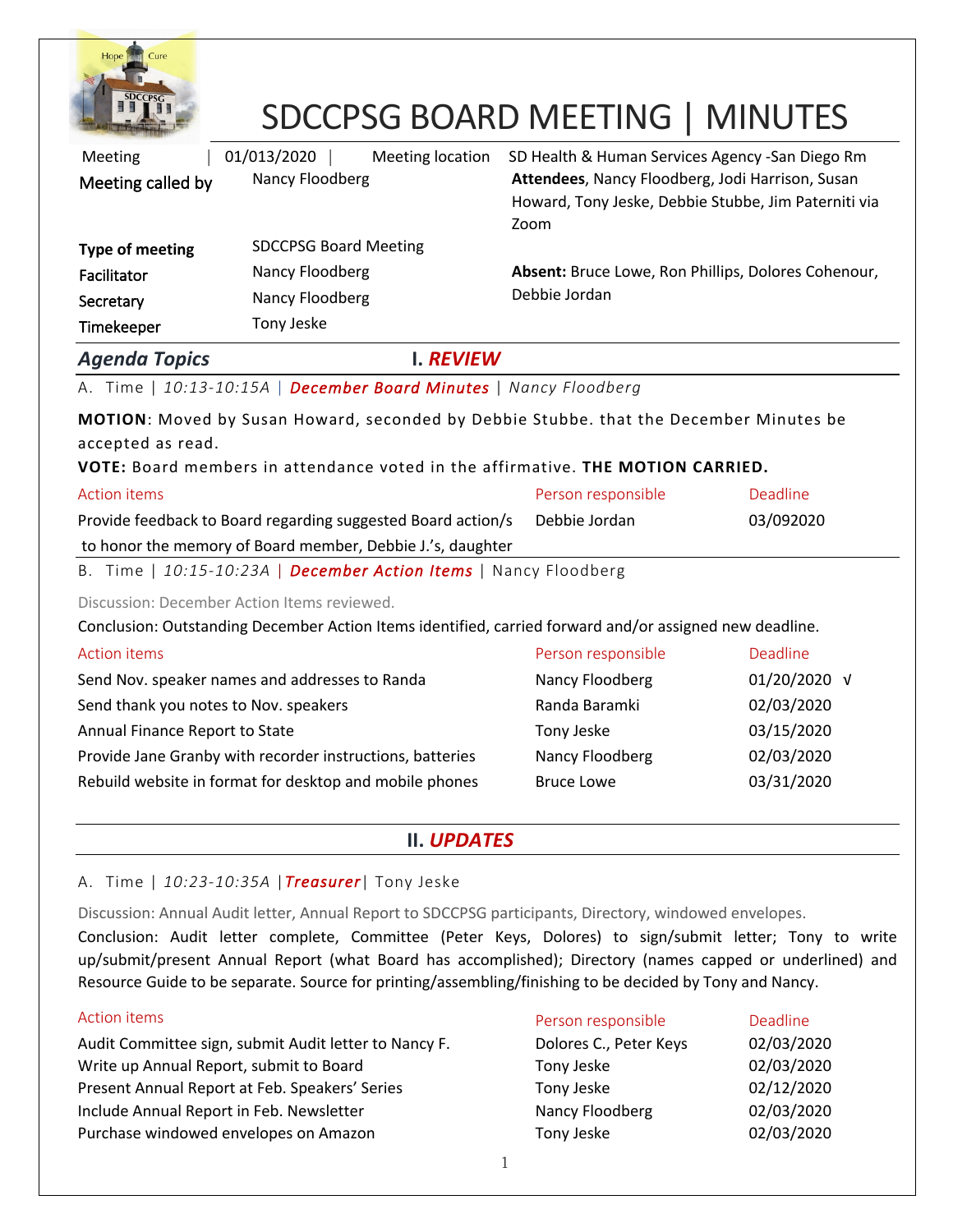Provide sample Directory at Feb. Board mtg for review Identify Directory and Resource Guide printing/ assembling/finishing source.

### Action items **Person responsible Person responsible Person responsible Person responsible**

Tony Jeske Tony Jeske, Nancy Floodberg 02/03/2020 √

02/03/2020

B. Time | *10:35-10:47A* |*Webmaster*| Nancy Floodberg for Bruce Lowe

Discussion: Dec. website Google Analytics, *"Little Free Library"* instructions; addressing email "Requests" via officer email addresses.

Conclusion: Dec. website-114 viewers, 96% desktop users, most views-12/01 (newsletter sent), longest duration-60". Website to list Library books available at monthly Speakers' Series (√ next to those out). Never respond to email "requests" from Board president for money (forward to webmaster).

| Action items                                                   | Person responsible | Deadline              |
|----------------------------------------------------------------|--------------------|-----------------------|
| List our library books on website; V next to those checked out | Bruce Lowe         | 02/03/2020            |
| Librarian send Bruce monthly list of books checked out         | Sue Munz           | After each Sp. Series |
|                                                                |                    |                       |

**III.** *REPORTS*

#### A. Time | *10:47-10:57A* |*President's Monthly Report*| Nancy Floodberg

Discussion: PF Caregiver Summit 05/16/2020; PA 5K Walk 04/04/2020; PF will no longer hold annual walk in SD; Board Minutes/Agenda format; Event Calendars Jan/Feb; Due Date Calendars Jan/Feb; Newsletter-Feb/Mar.

Conclusion: Nancy will not attend Caregiver Summit in FL; 5K Walk registration goes from \$40/\$50 after 02/15/2020 promote participation in and/or donations to *Team SDCCPSG!;* Calendar Events and Due Dates reviewed (due dates in red for Nancy, blue for bd members). Nancy out of town 2/10 2/28. In-Focus: Lisbeth Garces/Feb, Jesse Luna/Mar, Paul Dawson/April, Edith Adams/May, Carly Bonnell/June.

| Action items                                           | Person responsible | Deadline         |
|--------------------------------------------------------|--------------------|------------------|
| Write up "How to Bookmark a Website" and send to Nancy | Jodi Harrison      | $01/20/2020$ $V$ |
| Feb. Newsletter PD Hack-"How to Bookmark a Website"    | Nancy Floodberg    | $01/20/2020$ $V$ |
|                                                        |                    |                  |

#### B. Time | *10:57-11:15A* | *Support Group Leaders' Reports* | Nancy Floodberg

Discussion: PLPSG, PBSG, DUOPA, Veterans', Speakers' Series; outreach to Redwood Terrace/N. County; homebound– how to address epidemic of loneliness in PD community (ZOOM-only Support Group, robotic pets, social groups, Parkinson's Partners).

Conclusion: Stop Zoom for PLPSG-difficult to adequately facilitate a group with both live and video participants; explore monthly PBSG luncheon offered by Oakmont Marketing Director; DUOPA participating in PMDA Duopasurvey (1<sup>st</sup> in nation); Veterans' may be able to meet in Scripps Ctr for Integrative Medicine's Yoga Rm; Speakers' Series Speakers/Topics-Feb. Carly Bonnell, MSW/ *"Apathy, Depression & PD: Overcoming Relationship Barriers"*; Mar. Nelson Hwynn, DO/ "*Impulse Behavioral Disorders in Parkinson's Disease – Moving Beyond What is Seen".*

| Action items                                                                                                         | Person responsible | Deadline     |
|----------------------------------------------------------------------------------------------------------------------|--------------------|--------------|
| Speak w/ Oakmont Mktg. Dir. re: monthly PBSG luncheon                                                                | Nancy Floodberg    | 02/03/2020 √ |
| Facilitate Feb. Speakers' Series                                                                                     | Jim Paterniti      | 02/12/2020   |
| Facilitate Feb. Pacific Beach Support Group                                                                          | Jim Paterniti      | 02/19/2020   |
| Facilitate Feb. Pt. Loma Support Group                                                                               | Tony Jeske         | 02/24/2020   |
| Have Ron Phillips call Jim P. re: VA support grp mtg @ Scripps                                                       | Nancy Floodberg    | 02/03/2020 √ |
| Do not hold support groups in December due to holidays                                                               | Nancy Floodberg    | Ongoing V    |
| Call Redwood Terrace Res. Community re: future in-service<br>(referred call to N. County Parkinson's Support Group). | Nancy Floodberg    | 03/15/2020 √ |
| Explore ZOOM-only PD Support Group                                                                                   | Nancy Floodberg    | 04/01/2020   |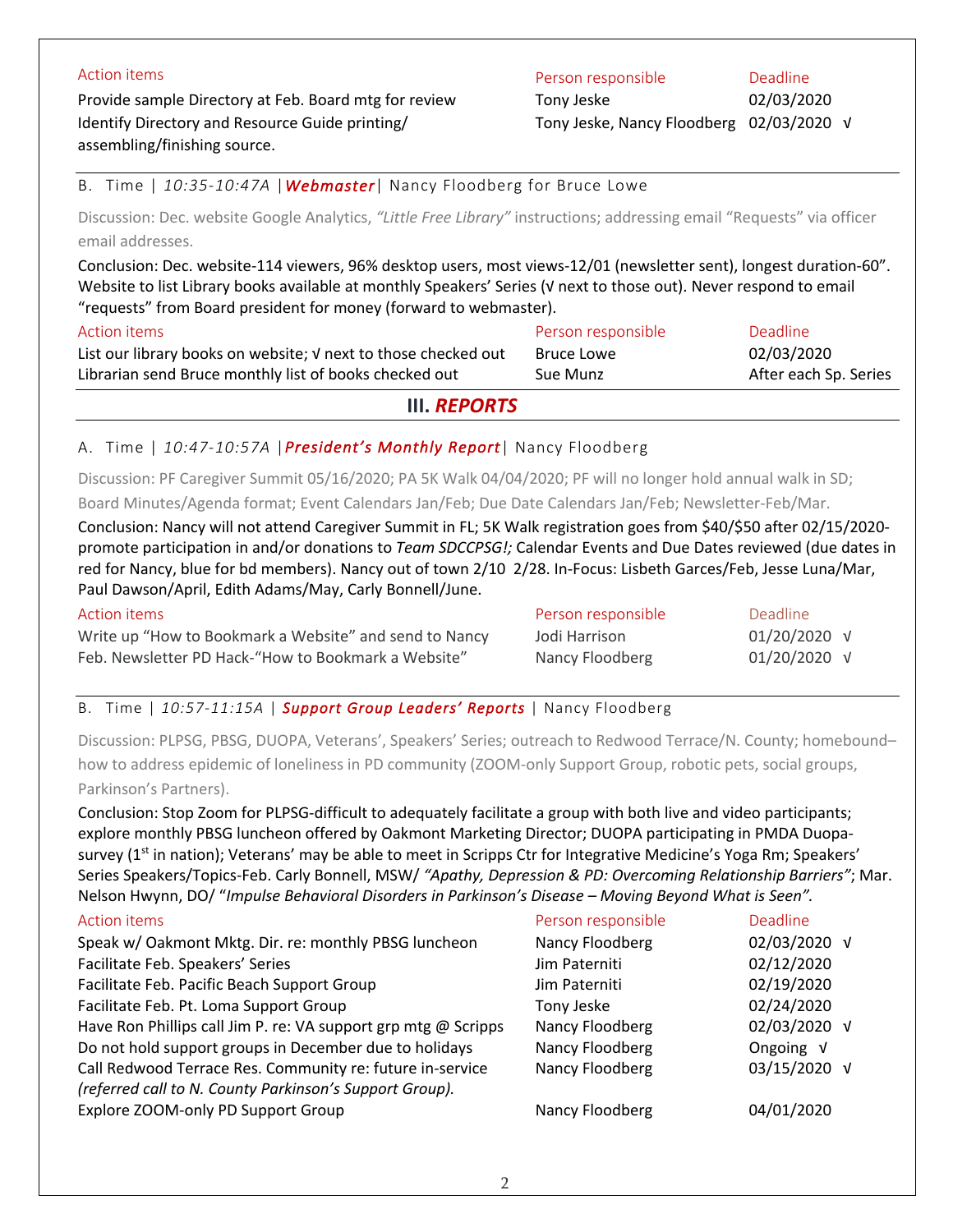# C. Time | *11:15-11:29A* | *Treasurer's Report* | Tony Jeske Discussion: Donation letters sent; timing of a SDCCPSG annual donation request. Conclusion: Update Tony's stationery template; do not include annual budget in newsletter; \$30 received from Ralph's; bank balance is \$14,200.00. Action items **Person responsible** Person responsible **Person responsible** Deadline Send Tony current SDCCPSG Stationery template Post annual donation request in SDCCPSG December newsletters Nancy Floodberg Nancy Floodberg 02/03/2020 √ Ongoing √ **IV.** *DECISIONS* A. Time | *11:29-11:35A* |*Should we have one database?*| Tony Jeske Discussion: SDCCPSG has more than one database (Nancy-Contacts, Tony-Access, SDCCPSG Google account). Conclusion: Yes, the database on our Google account is SDCCPSG's master database. Action items **Person responsible** Person responsible **Person responsible** Deadline One administrator to enter all participant contact information into SDCCPSG's Google database Share Google database updates with Tony Nancy Floodberg Nancy Floodberg Ongoing √ Ongoing √ B. Time | *11:35-11:40A* | *Should we have a "How to Donate" Signup Party* | Nancy F. for Bruce Lowe Discussion: Conclusion: This was done with Bruce's January 2019 Speakers' Series presentation on using the web. **MOTION**: Moved by Jodi, seconded by Tony, that the SDCCPSG not hold another "How to Donate" Signup Party. **VOTE:** Board members in attendance voted in the affirmative. **THE MOTION CARRIED.** C. Time | *11:35-11:40A* | *Do we want to offer the Board "read only" access to K&S Due Dates Calendar?* | Nancy F. for Bruce Lowe Discussion: Bruce and Nancy have access to the K&S calendar to make entries/changes. Conclusion: There is no cost to offer "Read only" access to Board members, which would be helpful. **MOTION**: Moved by Tony Jeske, seconded by Debbie Stubbe, that we offer the Board "read only" Action items **Person responsible Person responsible Person responsible Deadline** None

access to the K&S Due Dates Calendar.

**VOTE:** Board members in attendance voted in the affirmative. **THE MOTION CARRIED.**

| Action items                                               | Person responsible | <b>Deadline</b> |
|------------------------------------------------------------|--------------------|-----------------|
| Notify Bruce of decision to offer Board "read only" access | Nancy Floodberg    | 02/03/2020      |
| to K&S Due Dates Calendar                                  |                    |                 |
| Set up Board "read only" access to K&S Due Dates Calendar  | <b>Bruce Lowe</b>  | 02/03/2020      |
| Instruct Board on accessing K&S Due Dates Calendar         | <b>Bruce Lowe</b>  | 02/03/2020      |